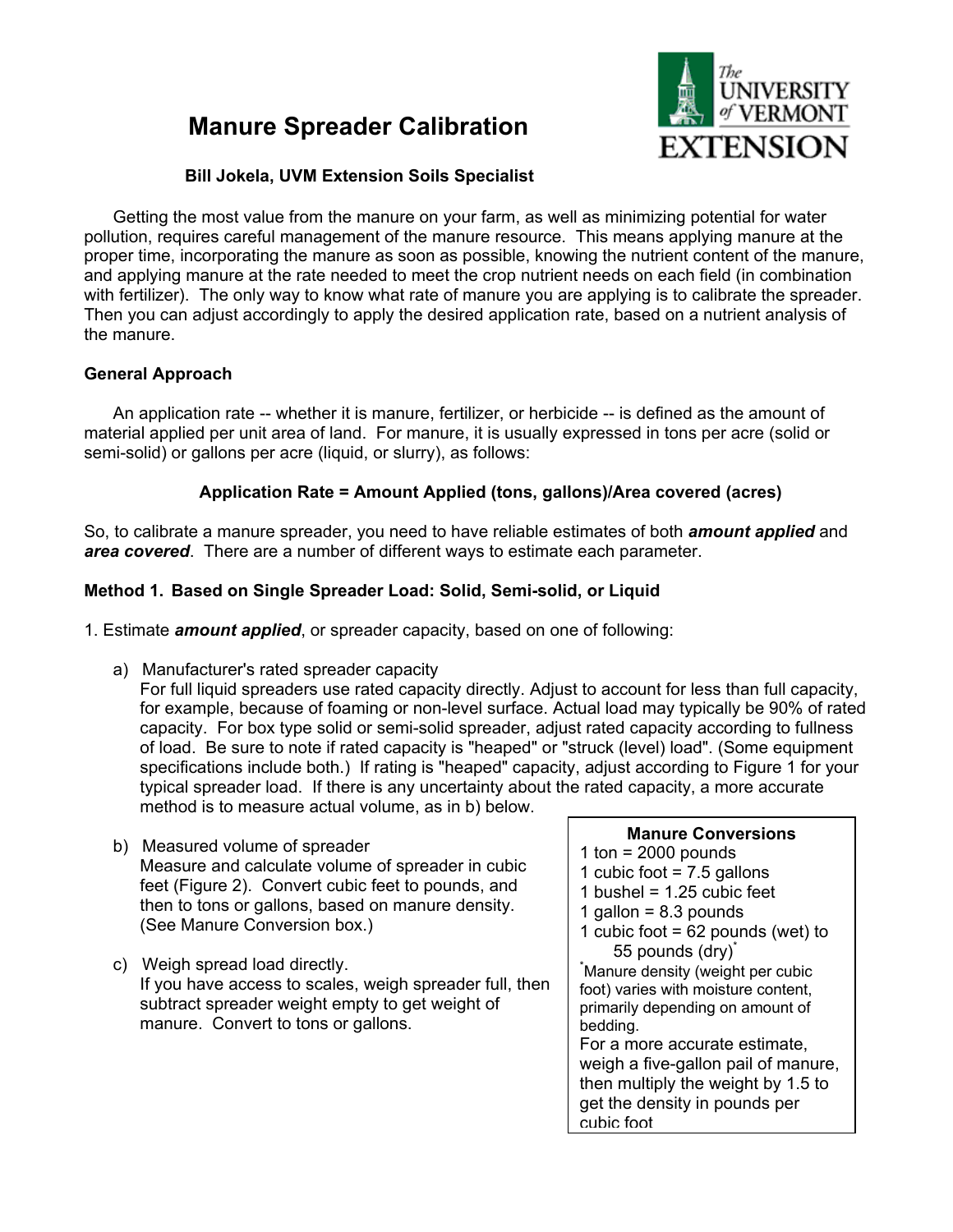

Fig. 1. Box spreader capacity with different types of loading (Way, 1983)



Fig. 2. Determining manure spreader capacity (Beegle, 2003)

2. Estimate *area covered* by one spreader load by doing the following:

a) Measure width of one spreader pass, allowing for any overlap with adjacent passes.

b) Measure distance traveled to empty spreader (adjusting for distance at beginning and end when spreading a partial rate) by one of the following:

- 1) Use measuring wheel or long tape measure
- 2) Measure number of tractor tire revolutions:
	- (a) Tie cord around rear tire at top.
	- (b) Measure distance traveled in exactly one revolution.
	- (c) Count number of tire revolutions to empty spreader.
	- (d) Distance = Number of revolutions x distance per revolution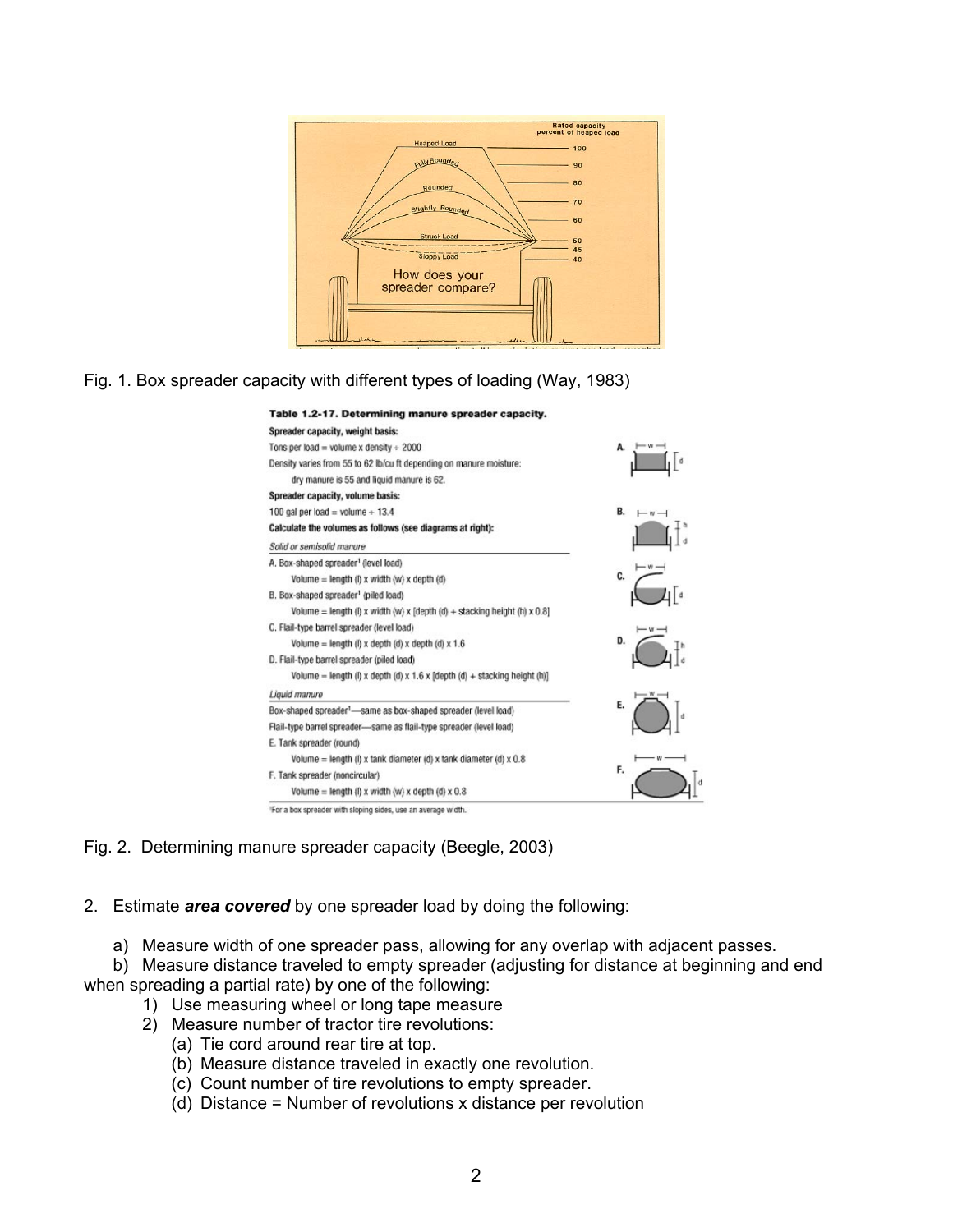c) Calculate area covered by one spreader load:

## **Spreader width (ft) x Distance (ft)/43,560 sq ft = Area (acres)**

3. Calculate manure *application rate* by dividing *amount applied* by *area covered*:

#### **Method 2. Application Rate Based on Spreader Loads Applied to a Field: Solid, Semi-solid, or Liquid**

- 1. Determine amount of manure per spreader load by a method in 1 above.
- 2. Count number of loads applied to field in a uniform application.
- 3. Determine accurate acreage of field.
- 4. Calculate manure application rate for field:

# **Application Rate = (No. loads x tons or gallons per load)/Field acreage**

## **Method 3. Application Rate Based on Plastic Sheet Subsample: Solid or Semi-solid**

This method involves measuring the amount of manure spread on a plastic sheet of known area (20 to 40 sq ft is a reasonable size). It is most useful where making an accurate estimate of spreader capacity is difficult, e.g. a heaped box spreader.

- 1. Cut three plastic sheets of similar size, e.g. 4 ft x 7 ft; 6 ft x 6 ft; 4 ft 8 in x 4 ft 8 in
- 2. Weigh large bucket (e.g. five gallon) and one plastic sheet on scale.
- 3. Lay sheets flat in the field some distance apart in the intended path of the manure spreader and hold down with stones or small stakes in the corners. Allow enough distance before the first sheet so that spreader is applying at full rate.
- 4. Drive tractor and spreader directly over plastic sheets at normal speed, being sure to begin spreading well ahead of first sheet.
- 5. Check manure-covered sheet to be sure wheel traffic did not shift position of plastic. If plastic has moved, remeasure area covered by plastic (and now manure).
- 6. Carefully fold manure-covered plastic and place in large bucket.
- 7. Weigh bucket, plastic, and manure and subtract weight of empty bucket and plastic to obtain weight of manure.
- 8. Repeat steps e-g for other plastic sheets.
- 9. Calculate manure application rate for each plastic sheet from Table 1 or use the following formula:

**Application Rate (tons/acre) = (lbs. of manure on sheet x 21.8)/size of sheet** (in sq ft) Size of sheet (sq ft) = length (ft) x width (ft)

Note: If the sheet size is 21.8 sq ft, e.g. 4 ft 8 in x 4 ft 8 in (56 inches square or about 4 ft x f ft 6 in), then weight in lbs equals application rate in tons/acre.

10. Average the calculated rates from at least three plastic sheets. If two or more values are similar but one is unusually high or low, average only the similar ones.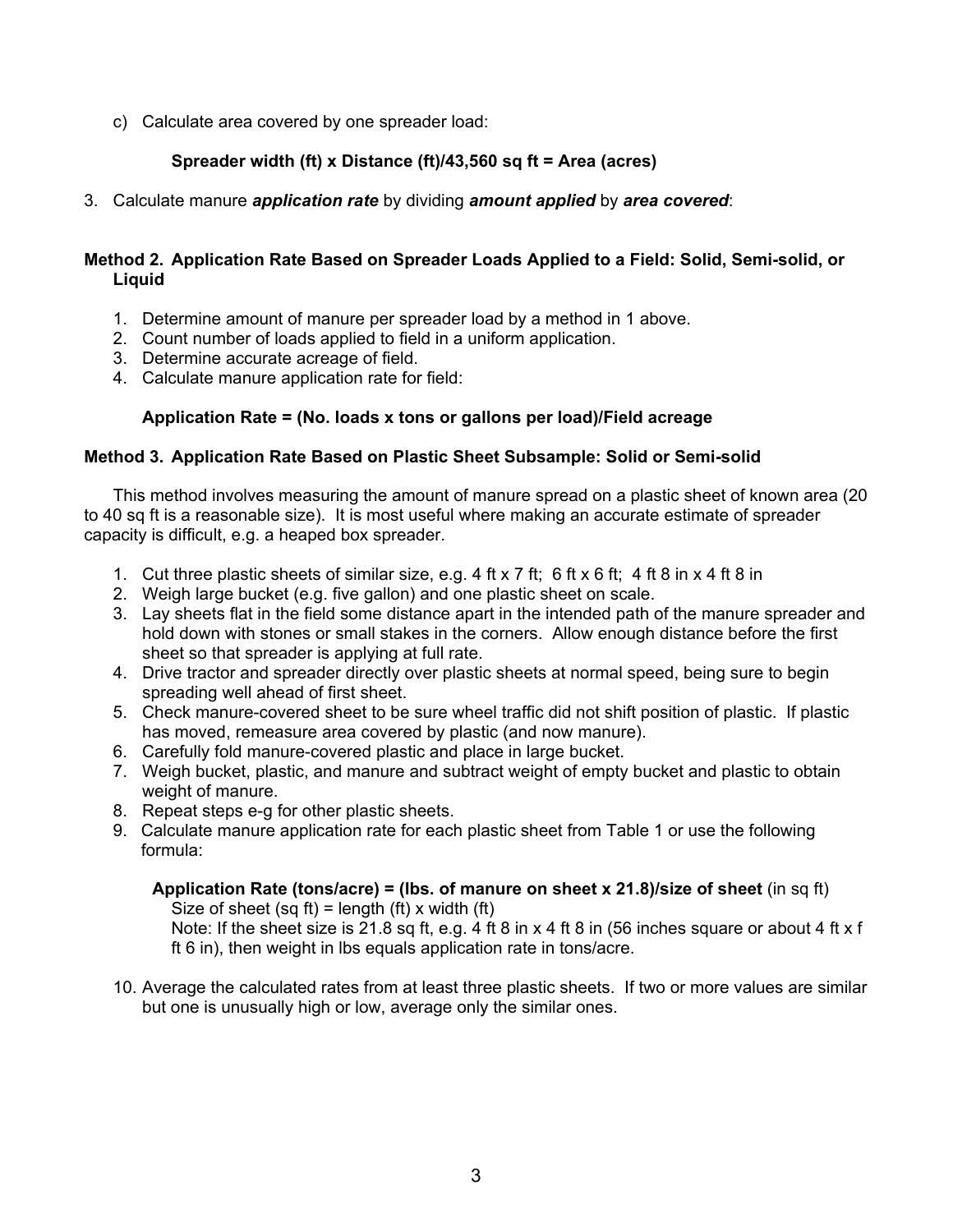| Weight of<br>Manure |         | Size of Plastic Sheet  |           |  |
|---------------------|---------|------------------------|-----------|--|
|                     | 4' x 7' | $6' \times 6'$         | 56" x 56" |  |
| Ibs                 |         | Manure Rate, Tons/Acre |           |  |
| 8                   | 6       | 5                      | 8         |  |
| 10                  | 8       | 6                      | 10        |  |
| 12                  | 9       | $\overline{7}$         | 12        |  |
| 14                  | 11      | 8                      | 14        |  |
| 16                  | 12      | 10                     | 16        |  |
| 18                  | 14      | 11                     | 18        |  |
| 20                  | 16      | 12                     | 20        |  |
| 22                  | 17      | 13                     | 22        |  |
| 24                  | 19      | 15                     | 24        |  |
| 26                  | 20      | 16                     | 26        |  |
| 28                  | 22      | 17                     | 28        |  |
| 30                  | 23      | 18                     | 30        |  |
| 32                  | 25      | 19                     | 32        |  |
| 34                  | 26      | 21                     | 34        |  |
| 36                  | 28      | 22                     | 36        |  |
| 38                  | 30      | 23                     | 38        |  |
| 40                  | 31      | 24                     | 40        |  |
| 42                  | 33      | 25                     | 42        |  |
| 44                  | 34      | 27                     | 44        |  |
| 46                  | 36      | 28                     | 46        |  |
| 48                  | 37      | 29                     | 48        |  |
| 50                  | 39      | 30                     | 50        |  |

#### Table 1. Manure application rates based on weight of manure on plastic sheets of different sizes.

#### **Method 4. Average Application Rate Based on Storage Volume Applied to Fields**

This is not a calibration method in the same way as the others described here, but it is a way of estimating the average rate of manure applied to fields after emptying your manure storage. You need to know the capacity of your manure storage or an estimate of the portion applied on a given acreage.

**Application Rate = Manure storage emptied (tons or gallons)/Area covered (acres)** If you know storage capacity only in volume (cubic feet), convert to gallons or tons using the conversion factors given earlier.

#### **Adjustment to Obtain Desired Rate**

Whichever calibration method is used, you will probably need to adjust the application rate to obtain the rate, or different rates, desired. Do this by changing a combination of tractor speed and spreader control. Then recalibrate the spreader by the same method. When the desired application rate is obtained, record the tractor and spreader settings for future reference. You may need to establish two or more rates for different crop types or varying nutrient needs.